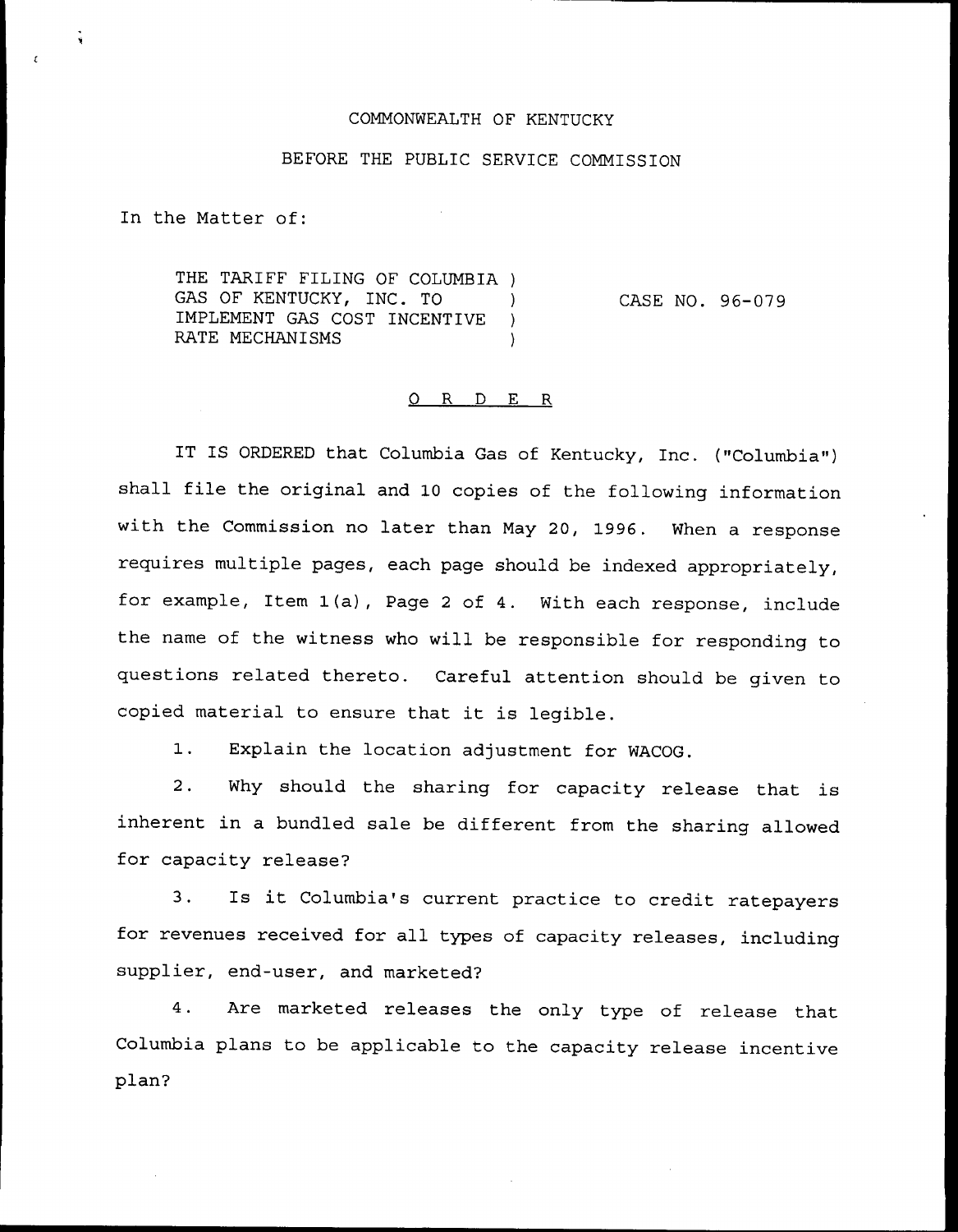5. State Columbia's position regarding the following: Establish a benchmark for transportation costs and use revenues from marketed capacity release as an offset to this benchmark. The transportation benchmark would be equivalent to Columbia's current pipeline entitlements at the FERC-approved rate. The net effect would not differ from Columbia's proposal, but a format would be in place to allow for future additions if needed.

6. Refer to Columbia's response to Item 1 of the Commission's April 24, 1996 Order. If an opportunity to sell storage gas at a price above the WACOG occurs and Columbia makes the sale, could a situation arise in which that gas has to be replaced with higher cost gas? If yes, is the value of the incentive to the captive customer reduced?

7. If Columbia replaces the gas it sold under one of the proposed incentive plans with gas that cost the original WACOG of the gas it is replacing plus <sup>51</sup> percent of the increment made on the sale, would customers be better or worse off as a result of the sale?

8. Does Columbia have any safeguards in place to insure that gas it had stored for future system use is not replaced through the incentive proposals with higher priced gas? If yes, provide copies of the policies that will prevent this from happening. If no, explain why not.

9. Refer to Columbia's response to Item <sup>3</sup> of the Commission's April 24, 1996 Order. Explain how the risks of nonpayment will be shared between ratepayers and shareholders.

 $-2-$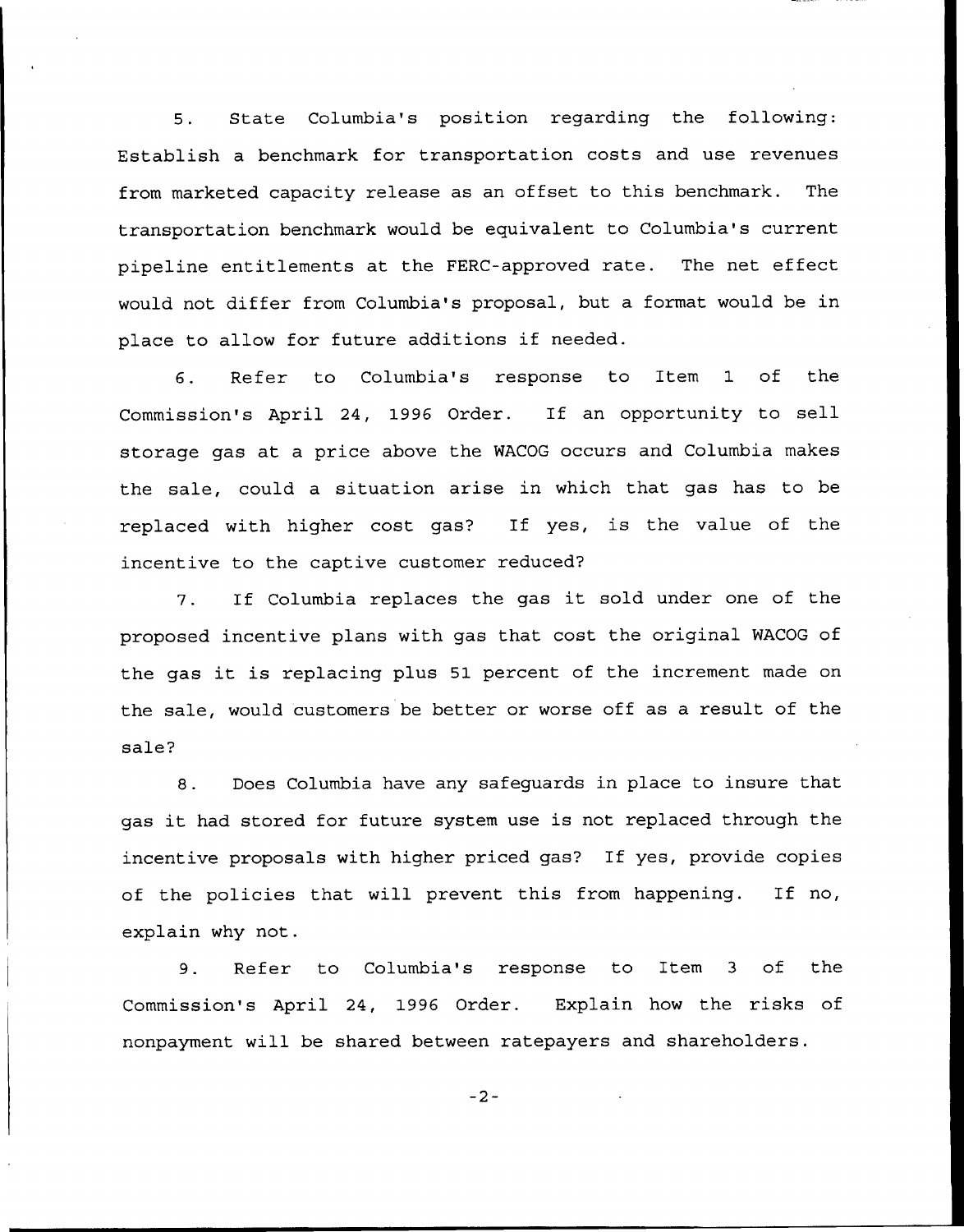10. According to the terms listed in the January 22, 1996 letter written on behalf of Columbia Gas of Maryland, Inc. ("Columbia/Maryland"), and included in Columbia's response to Item 5 of the Commission's April 24, 1996 Order, Columbia/Maryland agreed to withdraw its proposal to take into account the effect of income taxes on off-system sales or exchanges of gas. Explain why Columbia (of Kentucky) believes an income tax effect should be reflected on any of the sales proposed in its incentive plans proposals for Kentucky operations.

11. Refer to Columbia's response to Item <sup>5</sup> of the Commission's April 24, 1996 Order. Why was no gas procurement incentive proposed in Kentucky?

12. Refer to Columbia's response to Item <sup>5</sup> of the Commission's April 24, 1996 Order. Is the sharing on the offsystem sales on a gross revenue basis or net revenue basis?

13. Refer to Columbia's response to Item <sup>6</sup> of the Commission's April 24, 1996 Order. Does Columbia of Pennsylvania know when an order will be issued? Provide <sup>a</sup> copy when it becomes available. Were there any stated conditions of approval or changes to the proposed program? If yes, please describe the conditions.

14. Refer to Columbia's response to Item 19 of the Commission's April 24, 1996 Order. If a purchaser of capacity or gas defaults on its obligation to Columbia, is it Columbia's proposal that the default amount serve to reduce the amount of revenues available for sharing under either of the proposals? Why?

 $-3-$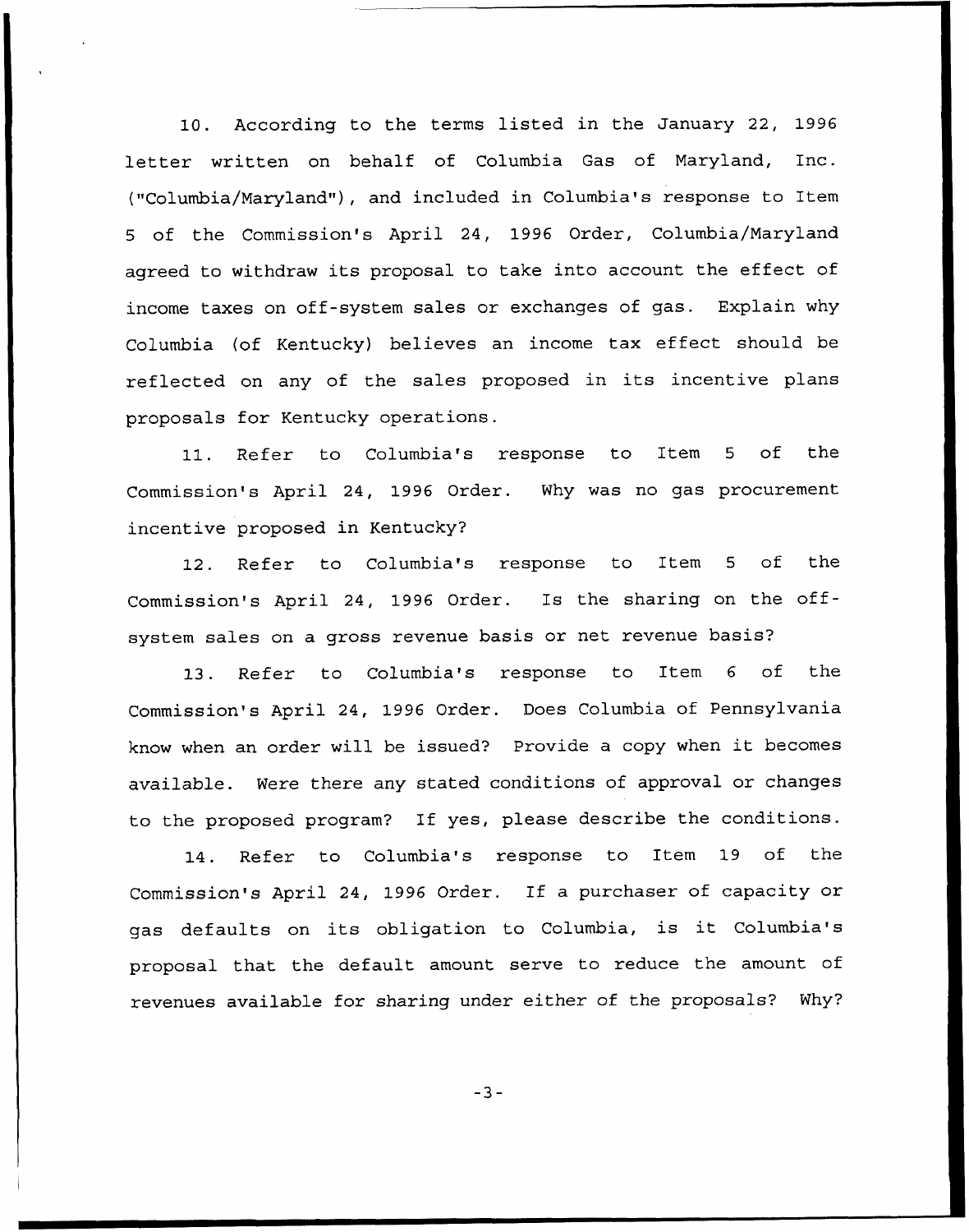15. Provide an analysis of the amount of defaults, in dollars and percent of total sales, experienced in each program approved in each of the jurisdictions where Columbia affiliates have these types of incentives approved.

16. Refer to Columbia's response to Item 18 of the Commission's April 24, 1996 Order. Provide an analysis of Columbia's experiences in Maryland and Pennsylvania that would substantiate Columbia's position that it has learned from the market experiences in those jurisdictions and should therefore receive a higher sharing provision than was agreed upon in those states.

17. Refer to Columbia's response to Item 29 of the Commission's April 24, 1996 Order. Provide a journal, spreadsheet, log or other methodology that Columbia will maintain on each sale made by Columbia. The spreadsheet should show the costs and revenues figured by Columbia and the basis for those items so that the net revenues generated and the sharing mechanisms proposed can be monitored, measured and reported to the Commission.

1S. Provide the information which is currently under review by the Pennsylvania and Maryland Commissions which contains the accounting for the costs and revenues associated with the incentive programs.

19. Refer to Columbia's response to Item 30 of the Commission's April 24, 1996 Order. Does Columbia not intend to borrow gas?

 $-4-$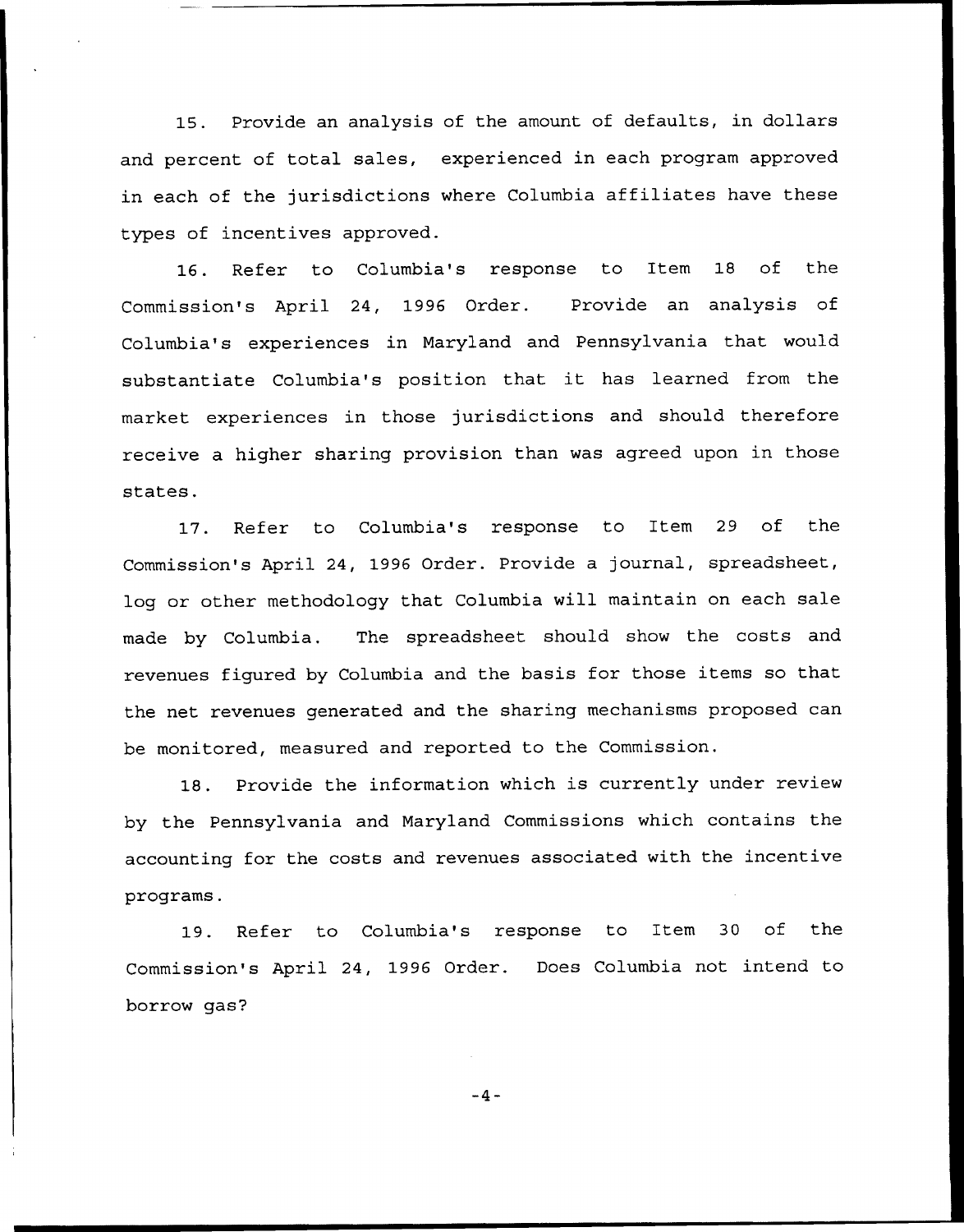20. Refer to Columbia's response to Item 31 of the Commission's April 24, 1996 Order. Would Columbia make available the sales information of the other CDCs on a periodic basis?

21. Refer to Columbia's response to Item 34 of the Commission's April 24, 1996 Order. Provide the underlying studies, data, calculations, etc. used to determine the allocations in the 1996 Standard General Office Allocation Percentages.

22. Discuss the impact that a higher rate of return on these targeted incentives will have on the projected overall earnings of Columbia. Include an explanation of how Columbia would view the earnings on these activities in relation to the overall rate of return when determining when to seek rate relief through a general rate increase.

a. Does Columbia believe it should earn <sup>50</sup> percent of the profits from these activities in addition to the overall rate of return found reasonable in its last rate case?

b. If Columbia fails to meet its authorized rate of return, after implementation of these programs, at what point would it seek <sup>a</sup> general rate increase?

c. To the extent that Columbia does not earn its overall rate of return, and the earnings on these segments of its business are earning substantial profits, would Columbia agree that these segments of its business are subsidizing the other operations? If yes, explain why this is proper. If Columbia disagrees, explain.

 $-5-$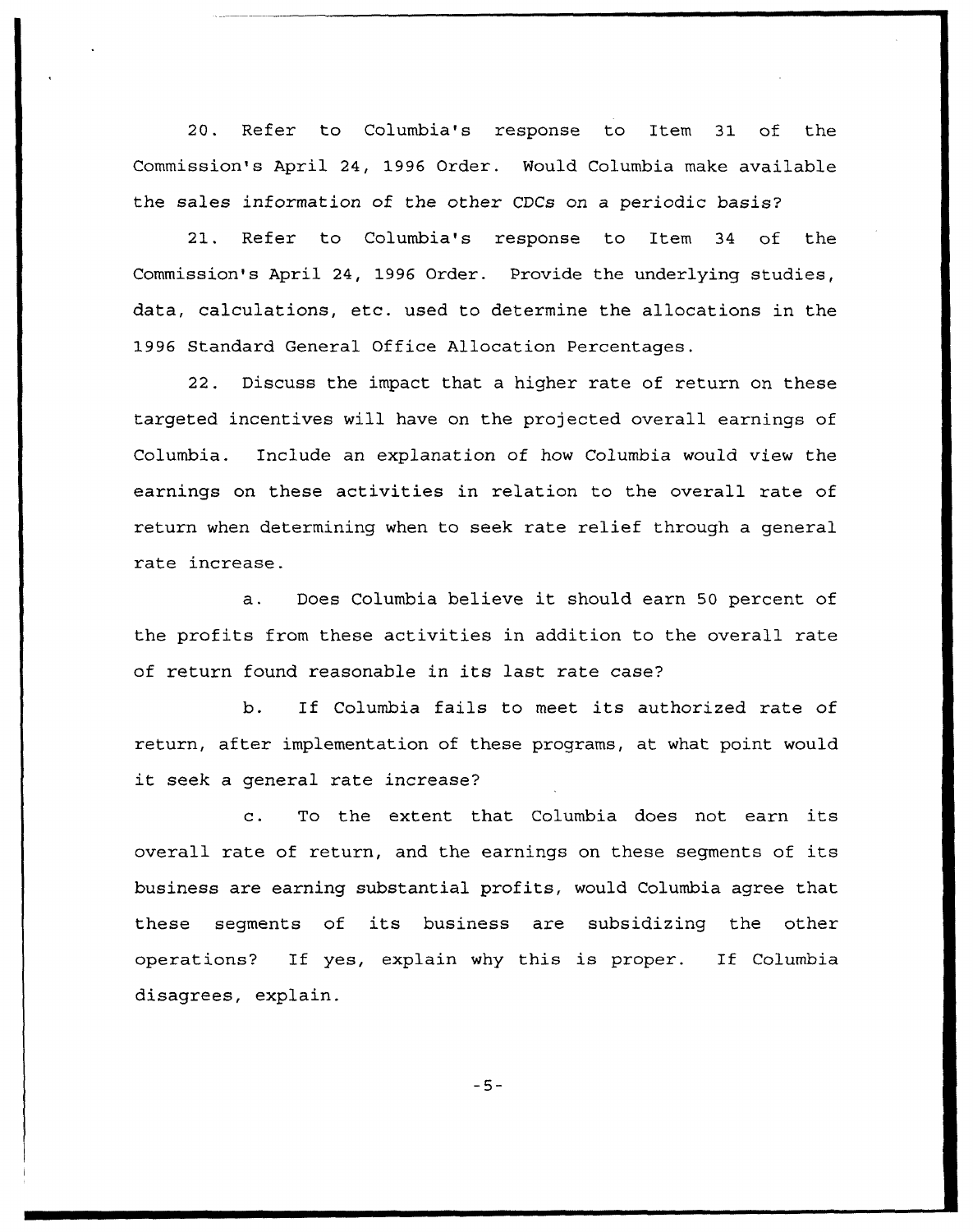23. For the period ended December 31, 1995 provide the actual return on rate base and on capital. Provide supporting schedules which show how the rate base, capital structure, and operating income were determined. Include the projected income from the incentive rate mechanisms in income along with other pro forma adjustments to expense deemed appropriate. If any pro forma expense adjustments are included, provide a complete explanation and all supporting workpapers supporting the adjustments.

24. Refer to the Business Plan provided in response to Item 43 of the Commission's April 24, 1996 Order.

a. Has the Business Plan been updated? If yes, provide the updated version with each updated item identified in an index at the front of the document. If no, explain how often the plan is reviewed and how changes in assumptions and plans are reflected.

b. Design a benchmark with deadbands for Columbia of Kentucky based upon the design agreed to by Columbia of Pennsylvania and the Pennsylvania Trial Staff. Explain why this type of sharing mechanism is inappropriate to capacity sales occurring on behalf of Kentucky operations.

c. Provide the guidelines CDC developed prior to November 1, 1993, for use in its participation in the capacity release markets. If CDC has modified those guidelines since then, provide the modifications made and the justification for those modifications.

d. Has CDC determined what direction it wants to take with regard to gas costs and with regard to its total costs?

 $-6-$